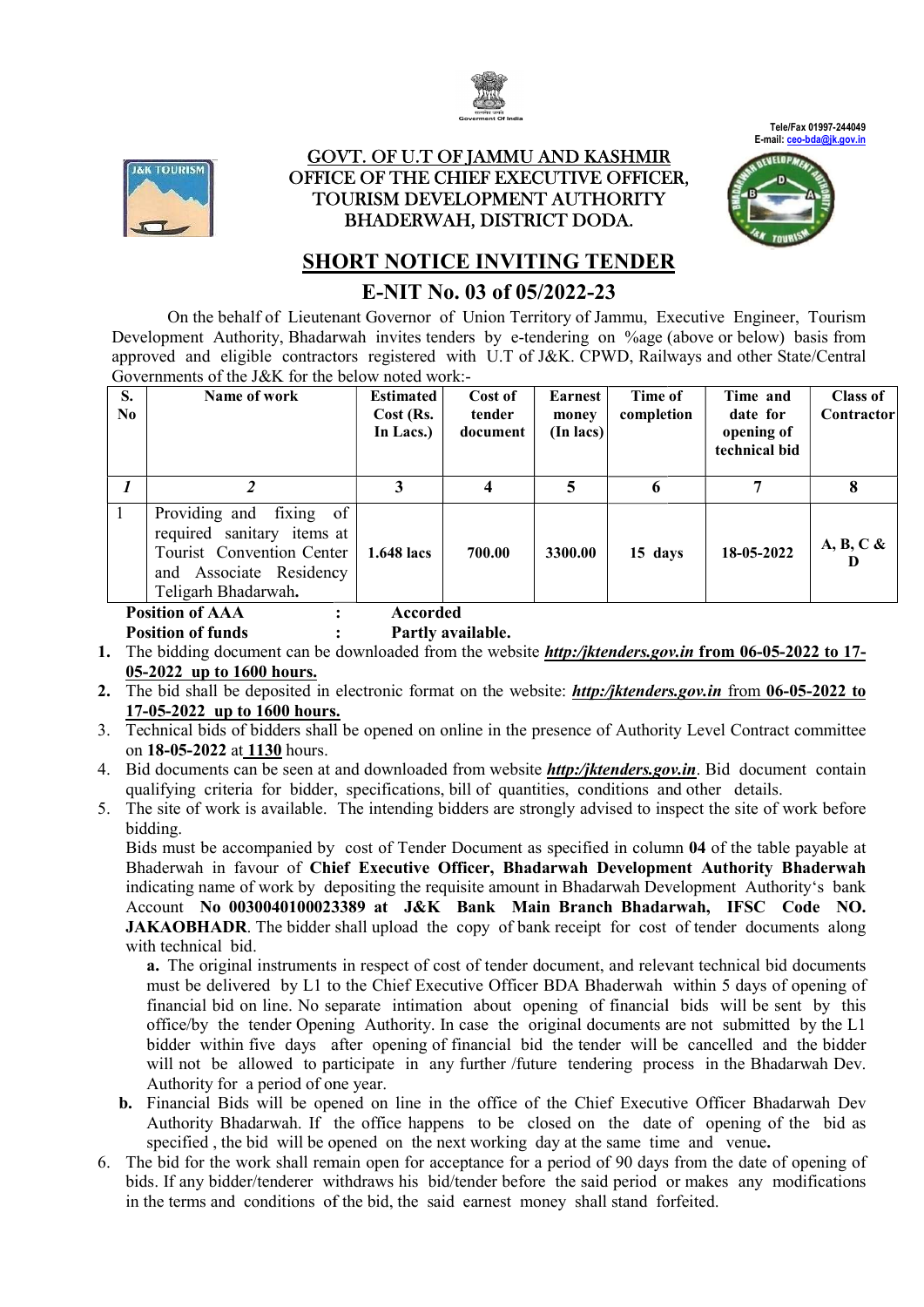7. No Engineer of Gazetted rank or other Gazetted Officer employed in Engineering or Administrative duties in an Engineering Department of the State Government is allowed to work as a Contractor for a period of two years after his retirement from Government service, without permission of the Government. This contract is liable to be cancelled if either the contractor or any of his employees is found any time to be such a person who had not obtained the permission of the Government as aforesaid before submission of the tender or engagement in the Contractor's Service.

#### 8. Instruction to bidders regarding e-tendering process.

- (a). To participate in bidding process, bidders have to get (DSC) "Digital Signature Certificate" as per Information Technology Act-2000, to participate in online bidding. This certificate will be required for digitally signing the bid. Bidders can get above mentioned digital certificate from any approved vendors. The Bidders, who already possess valid (DSC) Digital Signature Certificates, need not to procure new Digital Signature Certificate.
- (b) The bidders have to submit their bids online in electronic format with Digital Signature. The bids cannot be uploaded without Digital Signature. No Proposal will be accepted in physical form.
- (c) Bids will be opened online as per time schedule mentioned above.
- (d) Before submission of online bids, bidders must ensure that scanned copies of all the necessary documents have been attached with bid and for contractors having registration card from Kashmir province needs to upload the clearance certificate from issuing authority filing which their technical bid shall be cancelled and financial bid shall not be opened. .
- (e) The department will not be responsible for delay in online submission of bids whatsoever reasons may be.
- (f) All the required information for bid must be filled and submitted online.
- (g) Bidders should get ready with the scanned copies of cost of documents, EMD & technical qualification as specified in the tender documents/NIT The original instruments in respect of cost of documents, EMD and relevant documents be submitted to the Tender Inviting Authority by the L1 within 10 days of opening of financial bid on line...
- (h) The details of cost of documents, EMD specified in the tender documents should be the same, as submitted online (scanned copies) otherwise bid will not be accepted.

#### 9. The guidelines for submission of bid online can be downloaded from the website

#### http://jktenders.gov.in.

- 10. Additional CDR to the tune of 5% on the advertised amount, shall be submitted by the L1 bidder before the issuance of allotment within seven days of issue of letter of offer in case the lowest tenderer quotes the rates less than 15% on the advertised amount, otherwise the tender will be treated as nonresponsive and 2% CDR deposited by the tenderer will be forfeited and the rates quoted by the such tenderer will have no bearing on the rates of other tenders what so ever.
- 11. The payment shall be made only after satisfactory completion of work, subject to furnishing of satisfactory item wise inspection thereof and certificate by the committee to be constituted by Chief Executive officer, Tourism Development Authority Bhadarwah for the said job.
- 12. The contractor whom the contract shall be allotted shall have to ensure completion of work within stipulated time period from the date of allotment in all respect failing which 10% of total project cost shall be deducted as penalty and no laxity or lame excuse shall be allowed.
- 13. The materials to be used shall be of ISI mark/standard make quality. The quality of materials shall have to be verified/passed by the Executive Engineer before start of work. The approved brand of cement/tar steel is as under:-
- i) Cement of Ambuja (or) ACC (or) Birla Plus.
- ii) Tar Steel of SAIL (or) TATA TISCON (or) Rashtriyal ispat.

 Sd/- Executive Engineer Bhadarwah Dev. Authority Bhadarwah

#### No: BDA/XEN/2022-23/56-63 Dated: 06-05-2022

Copy to the:

- 1. Secretary to the Government, Department of Tourism, J&K Civil Secretariat Jammu.
- 2. Chief Executive Officer, Tourism Development Authority, Bhadarwah.
- 3. Accounts Officer, Tourism Development Authority Bhadarwah.
- 4. Assistant Executive Engineer, Tourism Development Authority, Bhadarwah.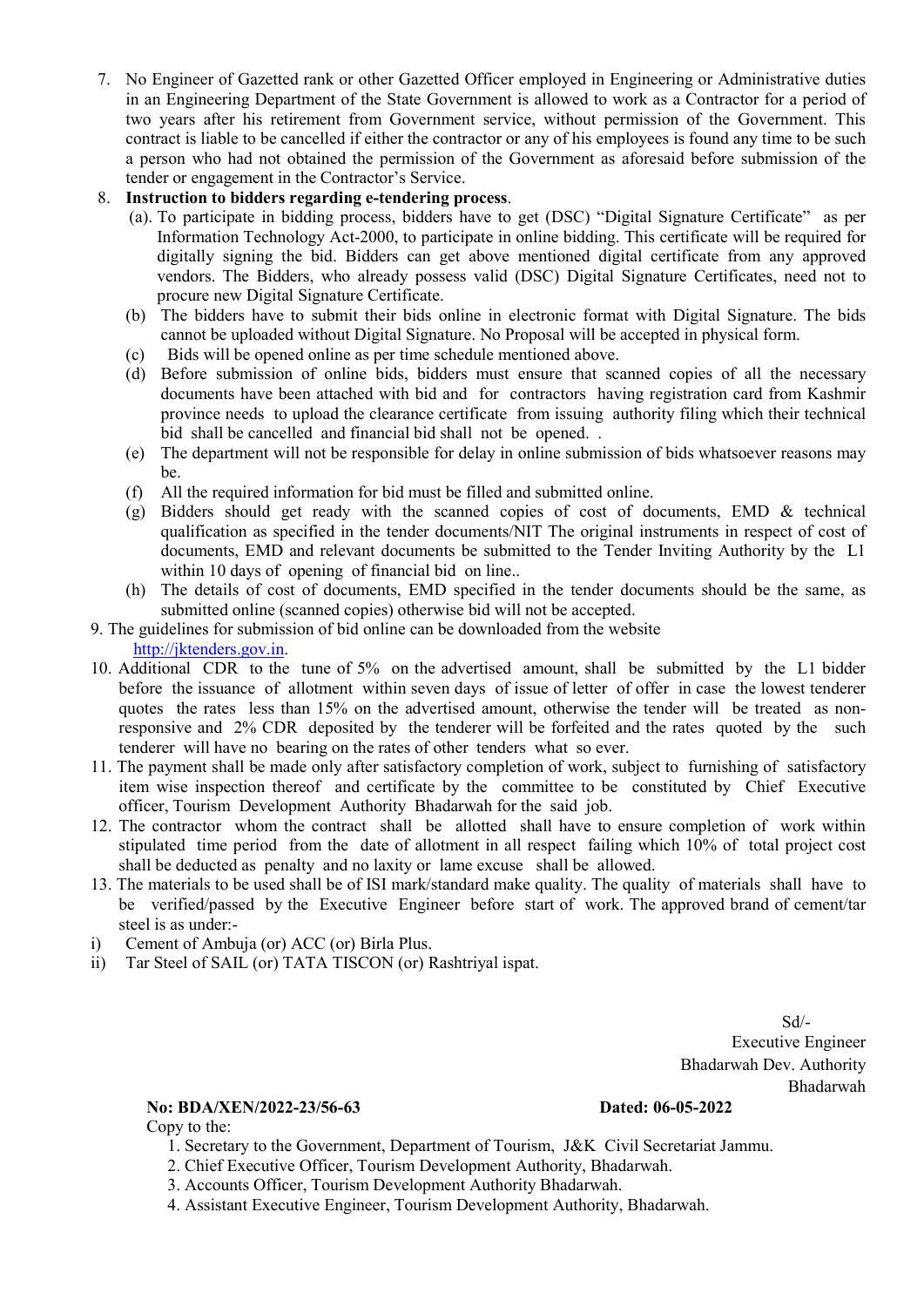5. Draftsman/Notice board/office file.

## GENERAL INSTRUCTION TO BIDDER.

#### Scope of Bid.

- 1.1 The Executive Engineer Bhadarwah Dev. Authority as a representative of the Governor of Jammu & Kashmir State invites bids for the construction of works (as described in these documents and referred to as "the works"). The name and identification number of the works is provided in the Appended NIT. The bidders may submit bids for any or all of the works detailed in the table given in the Notice Inviting Tender. Bid for each work should be submitted separately.
- 1.2 The successful Bidder will be expected to complete the intended Completion Date specified in the NIT and shall rectify all the defects during defect liability period of 12 months.
- 1.3 Throughout these documents the terms "bid" and "tender" and their derivatives (bidder/tenderer, bid/tender, Bidding/tendering etc.) are synonymous.

#### 2. Qualification of the Bidder

- In order to qualify, all bidders shall provide scanned copies of documents as defined below:-
- i) Self attested Scanned copy of Registration Card duly renewed for the current financial year 2022-23.
- ii) Self attested Scanned copy of GST No. along with latest return/receipt of GSTR.
- iii) Self attested Scanned copy of PAN Card
- iv) Clearance certificate from card issuing authority if registration card is from Kashmir Province.

#### Add following document in original

- $v$  Cost of tender document in the form of Bank receipt in favour of Tender Opening Authority i.e CEO, BDA.
- vi) C.D.R /F.D.R 2% of the advertised cost from any Nationalized/scheduled Bank pledged to Tender Opening Authority i.e CEO, BDA.

 Even though the bidders meet the above qualifying criteria, they are subject to be disqualified if they have:

 i) Record of poor performance such as abandoning the works, not properly completing the contract, inordinate delays in completion, litigation history, or financial failures etc.

## 3. One Bid per Bidder

Each Bidder shall submit only one Bid for one work. A Bidder who submits more than one Bid will cause the proposals with the Bidder's participation to be disqualified.

## 4. Cost of Bidding

The Bidder shall bear all costs associated with the preparation and submission of his Bid, and the Employer will, in no case be responsible or liable for those costs.

## 5. Site Visit.

The Bidder, at his own cost, responsibility and risk is encouraged to visit, examine and familiarize himself with the site of works and its surroundings including source of earth, water, road aggregates etc. and obtain all information that may be necessary for preparing the Bid and entering into a contract for construction of the civil works. The costs of visiting the site shall be at the Bidder's own expense. He may contact the Executive Engineer incharge of work for any guidance relating to site visit.

#### B. BIDDING DOCUMENTS

6. Content of Bidding Documents.

The set of bidding documents comprises the documents listed below:-

- 1. Notice Inviting Tender.
- 2. Instruction to Bidders.
- 3. General conditions of Contract.
- 4. Bill of Quantities.
- 5. Drawing.
- 7. Bidding documents can be downloaded against the payment as specified in column 5 of the table above.
- 8. The bidders are advised to examine all instructions, condition of contract, terms and specification, bill of quantities, drawings in the Bid Document. Failure to comply with the requirements of Bidding Documents shall be at the bidder's own risk. Bids which are not substantially responsive to the requirements of the Bidding Documents shall be rejected.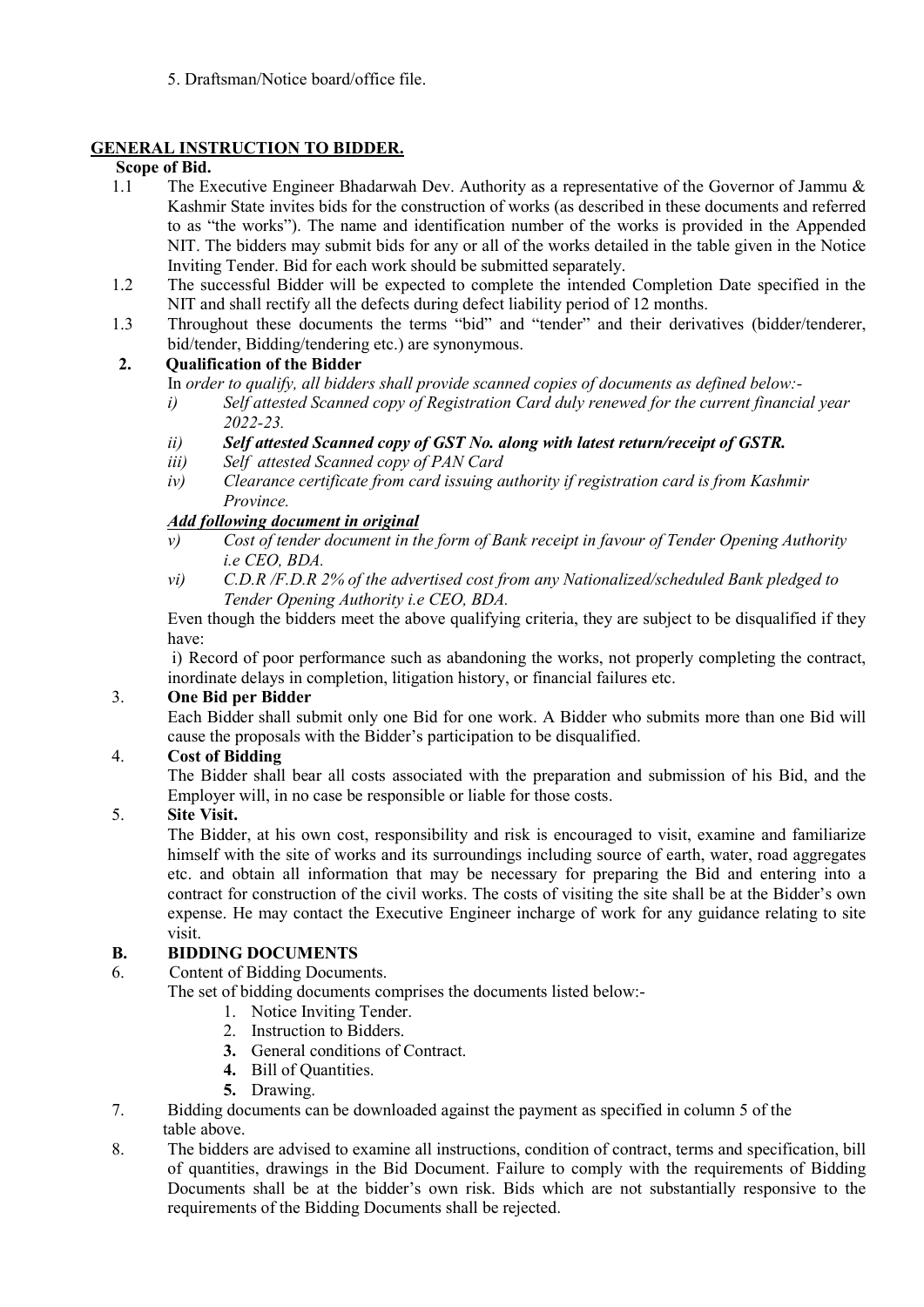#### 9. Clarification of Bidding Documents

 A prospective bidder requiring any clarification of the bidding documents may notify the Employer in writing or by Facsimile (Fax) at the Employer's address indicated in the Notice Inviting Tenders. The Employer will respond to any request for clarification received earlier than 10 days prior to the deadline for submission of bids. Copies of the employer's response will be forwarded to all purchasers of the bidding documents, including a description of the inquiry, but without identifying its source.

#### 10. Amendment of Bidding Documents

Before the deadline for submission of bids the Employer may modify the bidding documents by issuing addenda. To give prospective bidders reasonable time to take an addendum into account, in preparing their bids the Employer shall extend, as necessary, the deadline for submission of bids.

# 11. Preparation of Bids

Language of Bid is English.

#### 12. DOCUMENTS COMPRISING THE BID

The bid submitted by the Bidder in electronic form shall be in two separate part.

Part I This shall be named Technical Bid and shall comprise of Scanned copy of following documents.

i. Copy of EMD in the form of CDR/FDR.

ii. Copy of Tender Cost in the form Bank Receipt.

#### List of Document to be enclosed with the Bidding Document by the intending Bidders.

(Bidders are advised to use "My Documents" area in their user on Jammu & Kashmir e-Tendering portal (http://jktenders.gov.in) to store their following documents which are used in all Tenders and attach these certificates as Non Statutory documents while submitting their bids)

- i. Attested photocopies of Registration Card duly renewed for the current financial year 2022- 23
- ii. GST No
- iii. PAN Card

#### Note;-Original instrument in respect of cost of Documents, EMD and relevant attested copies of Technical Bid Documents must be delivered by L1 to Chief Executive Officer Bhadarwah Development Authority within 10 days of opening of financial bid on line.

i. Bill of quantities.

Each part shall be separately submitted online.

The following documents which are not submitted with the bid will be deemed to be part of the bid.

- 1. Notice inviting Tender
- 2. Instruction to the bidder
- 3. Conditions of Contract
- 4. Specifications
- 5. Drawings

## 13. Bid prices.

- 13.1 The Contract shall be for the whole works based on the priced Bill of Quantities submitted by the Bidder.
- 13.2 The bidder shall adopt item rates only.
- 13.3. All duties taxes, royalties and other levies payable by the contractor under the contract, or for any other cause, shall be included in the rates, prices and total Bid price submitted by the Bidder.
- 13.4 The rates and prices quoted by the Bidder shall be fixed for the duration of the contract and shall not be subject to adjustment on any account.

#### 14. Currencies of Bid and payment.

14.1 The unit rates and the prices shall be quoted by the bidder entirely in Indian Rupees. All payments shall be made in India Rupees.

#### 15. Bid Validity

- 15.1 Bids shall remain valid for a period of ninety (90) days after the deadline date for bid submission.
- 15.2 In exceptional circumstances, prior to expiry of the original time limit, the employer may request the bidder to extend the period of validity for a specified additional period. The request and the bidder's responses shall be made in writing. A bidder may refuse the request without forfeiting his earnest money. A bidder agreeing to the request will not be required or permitted to modify his bid, but will be required to extend the validity of his earnest money for a period of the extension, and in compliance with clause 16 of ITB in all respects.

#### 16 Earnest Money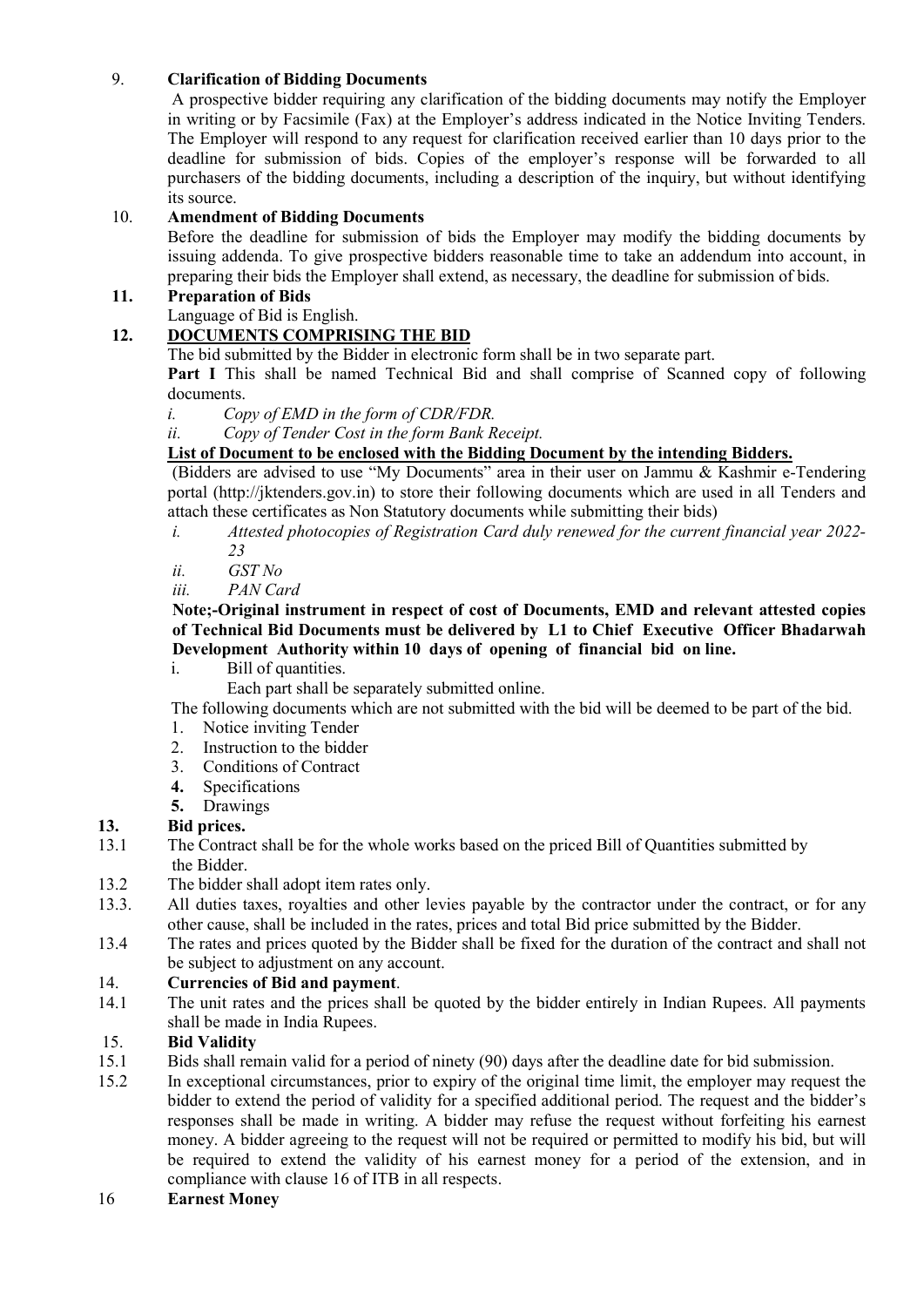- 16.1 The earnest money shall, at the Bidder's option, be in the form of CDR / FDR of a scheduled commercial bank, pledged in favour of Chief Executive Officer, Bhadarwah Dev. Authority Bhaderwah. The CDR / FDR shall be valid for six months or more after the last date of receipt of bids.
- 16.2 Any bid not accompanied by an Earnest Money, pledged in favour of Chief Executive Officer, Bhadarwah Dev. Authority Bhaderwah shall be rejected by the Employer as non-responsive
- 16.3 The earnest money of unsuccessful bidders will be returned within 30 days of the end of the Bid validity period.
- 16.4 The earnest Money of the successful Bidder will be released after successful completion of the work to be certified by the Engineer- in- charge.
- 16.5 Extra CDR shall be released after 50% completion of work after getting report from AEE concerned.

#### C. SUBMISSION OF BIDS

#### 17 Submission of Bids

17.1 The Bidder shall submit "Technical Bid" and "Financial Bid" separately under two covers system. Technical Bid: to be opened on 18-05-2022 in the presence of Authority level Technical Evaluation Committee.

Financial Bid: Shall be opened in case of technically qualified bidders only.

#### 18. DEADLINE FOR SUBMISSION OF BIDS

Complete Bids (including Technical and financial) must be submitted online not later than 17-05-2022 up to 1600 hrs.

The Employer may extend the deadline for submission of bids by issuing an amendment, in which case all rights and obligations of the Employer and the bidders previously subject to the original deadline will then be subject to the new deadline.

# D. BID OPENING AND EVALUATION

#### 19 Bid Opening

 The Employer will open the bids received in the presence of the bidders/bidder's representative who may like to attend at the time, date and place. In the event of the specified date for the submission of bid being declared a holiday for the Employer, the Bids will be opened at the appointed time and location on the next working day.

In all cases, the amount of Earnest Money, forms and validity shall be announced. Thereafter, the bidders' names and such other details as the Employer may consider appropriate, will be announced by the Employer at the opening. The technical bids of the bidder will be opened 1<sup>st</sup>, "The financial bids of only these bidders will be opened who were found eligible. Tender Inviting Authority have right to revise/cancel/modify to award any condition(s)/tender as a whole in the interest of the Authority(s). Otherwise the EMD only not eligible bidders shall be returned within 30 days from the date of submission of evaluation report. The responsive bidders' names, the Bid prices, the total amount of each bid, and such other details as the Employer may consider appropriate will be announced by the Employer at the time of bid opening.

#### 20 Process to be Confidential

 Information relating to the examination, clarification, evaluation, and comparison of bids and recommendations for the award of a contract shall not be disclosed to bidders or any other persons not officially concerned with such process until the award to the successful Bidder has been announced. Any attempt by a Bidder to influence the Employer's processing of bids or award decisions may result in the rejection of his Bid.

#### 21 Clarification of Bids and Contacting the Employer

No Bidder shall contact the Employer or any matter relating to its bid from the time of the bid opening to the time the contract is awarded.

Any attempt by the bidder to influence the Employer's bid evaluation, bid comparison or contract award decision may result in the rejection of his bid.

#### 22 Examination of Bids and Determination of Responsiveness:

 During the detailed evaluation of "Technical Bids", the Employer will determine whether each Bid(a) meets the eligibility criteria defined in clause 2 and 4;(b) has been properly signed;(c) is accompanied by the required securities; and (d) is substantially responsive to the requirements of the bidding documents.

A subsequently responsive "Financial Bid" is one which conforms to all the terms, conditions, and specifications of the bidding documents, without material deviation or reservation. A material deviation or reservation is one(a) which affects in any substantial way, inconsistent with the bidding documents, the employer's rights or the Bidder's obligations under the Contract; or (c) whose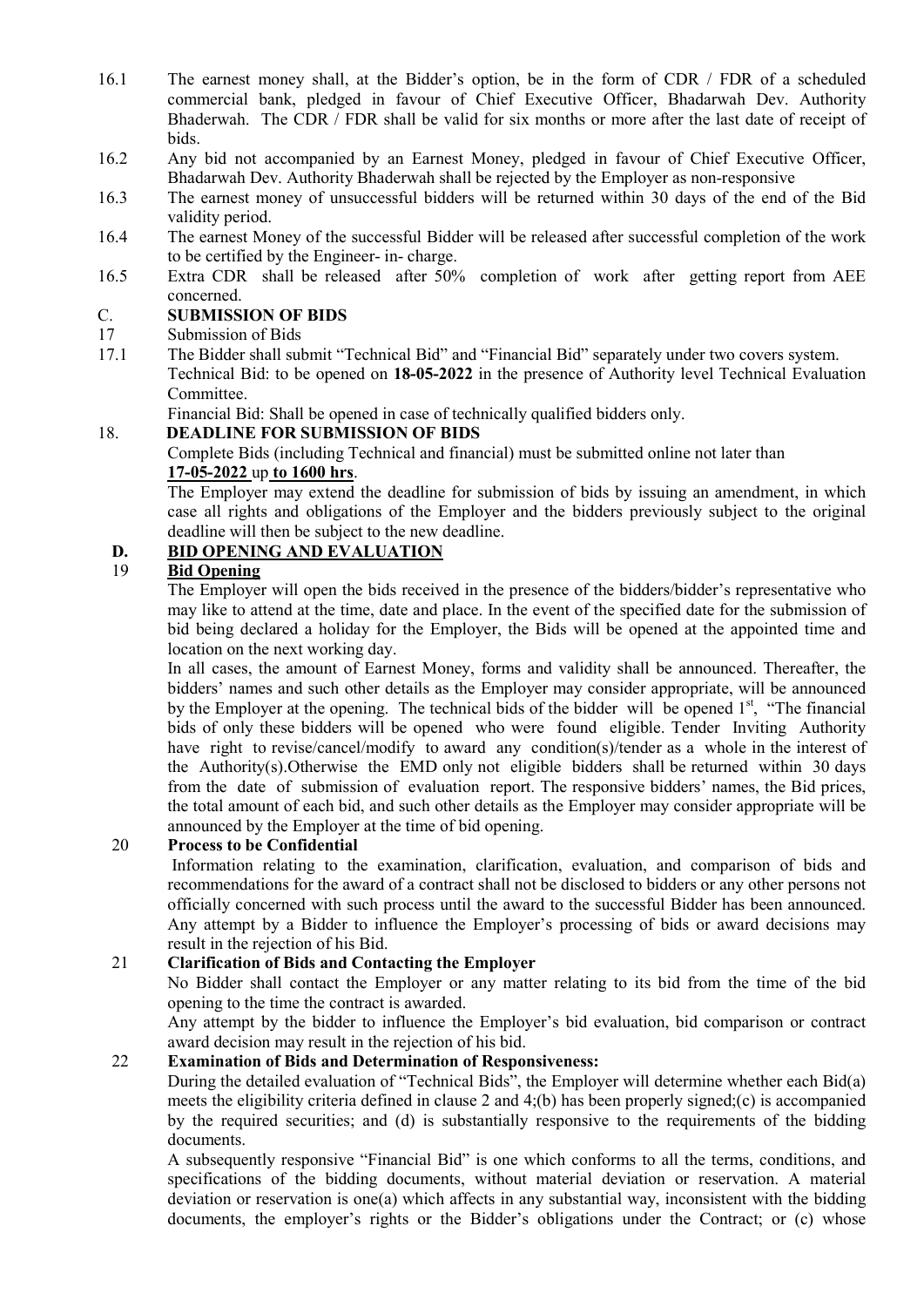rectification would affect unfairly the competitive position of other bidders presenting substantially responsive bids.

If a "Financial Bid" is not substantially responsive, it will be rejected by the employer, and may not subsequently be made responsive by corrections or withdrawal of the nonconforming deviation or reservation.

#### 23 PRICE PREFERENCE

There will be no price preference to any bidder.

#### GENERAL CONDITIONS

- i) Rates quoted shall be deemed to include escalation, all taxes, duties etc. whatever during contract period.
- ii) All other terms and conditions which are in vogue and as per PWD form 25 shall remain applicable
- 2 Misconduct/Misbehavior observed during the tender opening process with any officer/official shall be dealt under rules and in terms of the enlistment of registration of contractor in the Department and shall be subject to cancellation of registration card issued by this department or any other department.
- 3 In case of firm/contractor fails to start the work within the stipulated time, a registered notice or notice sent through special messenger to the firm/contractor for non start of the work that amounts to the breach of the contractor and will be sufficient to windup or cancel his contract.
- 4 The accepting authority reserves the right to accept or reject any or all the tenders before or after their opening without assigning any reason thereof. The allotting authority in view of the exceptional circumstances reserves the right of granting the contract to any of the tenderer if deems proper in the interest of the work of course at the lowest received rates without assigning any reason thereof.
- 5 The department may execute the work left by the contractor at the risk and cost of the contractor. Any additional amount involved for execution of work shall be recovered from the contractor.
- 6 In case of any typographical error, if found in the rates, quantities or units etc. the same shall be corrected and paid as per sanctioned schedule of rates in vogue with contractor's Tender appreciation/depreciation.
- 7 The contractor shall be personally liable for civil and criminal prosecution under law, if specifications of the work/materials used are found in contravention to the specifications prescribed during execution of work and even after completion and finalization of contract i.e. at any stage.
- 8 He will abide by all prevailing labour laws and will be personally responsible for any causality/eventually/accident during the period of contract.
- 9 The quantities advertised in the rate list are approximate and based on tentative estimates, which can be increased or decreased by 30% as per necessity at site.
- 10 Any item or items of work found necessary during execution of work though not advertised in the Rate list shall have to be got executed and paid as per sanctioned schedule of rates 2020 of J&K PWD with contractor's appreciation/depreciation.
- 11 Any item if found not necessary at site during execution of work though advertised can be deleted and no claim what so ever shall be entertained on this account.
- 12. Nallah broken/crushed stone aggregate to be supplied by the contractor/agency shall confirm with standard specification as provided in the revised schedule of rates/book of specification in vogue at present and shall also confirm with the clause mentioned in the M.O.S.T specification.
- 13 The watch and ward of all Material/Machinery shall be the responsibility of Contractor/ Agency.
- 14 No extra lead, lift or carriage if involved shall be paid other than what has been advertised in the rate list even if, it is involved at the site of work. The intending contractors/ agencies are advised to inspect the site of work and keep in view the actual conditions prevailing at site before tendering for the work.
- 15 Nothing extra shall be paid on account of loading/unloading of material at site of work for civil work except sanitary fitting, electrifications for which deposit shall be released six months after the successful completion of comprehensive and maintenance period.